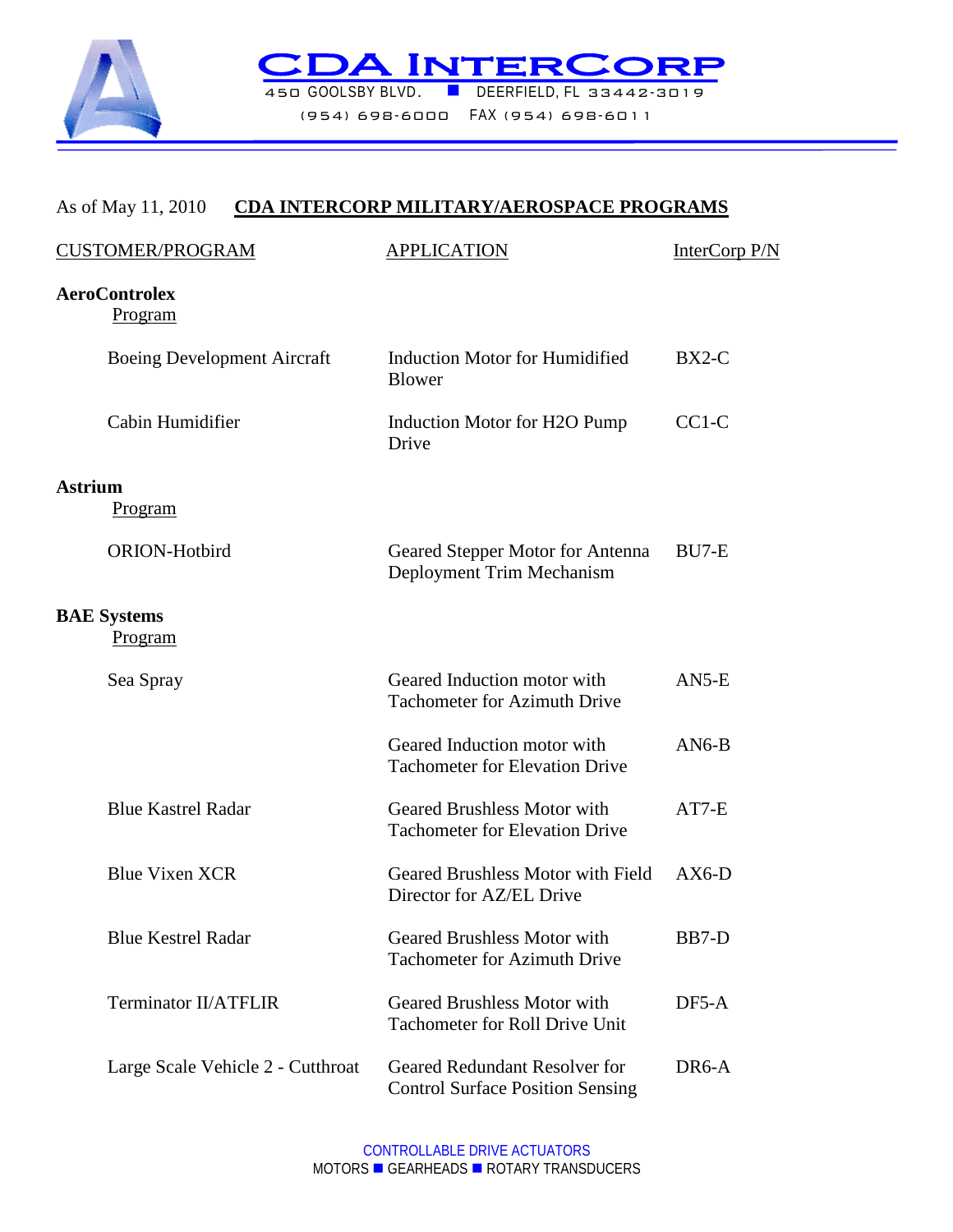|               | <b>JOANNA</b>                                   | <b>Geared Brushless Motor for</b><br>Gimbal Drive             | $EC3-A$ |
|---------------|-------------------------------------------------|---------------------------------------------------------------|---------|
| <b>Bendix</b> | <u>Program</u>                                  |                                                               |         |
|               | B757/ B767 Weather Radar                        | <b>Brushless Motor for Azimuth Drive</b>                      | $AB4-C$ |
|               |                                                 | <b>Brushless Motor for Elevation</b><br>Drive                 | $AC4-B$ |
|               | APS-133 Radar                                   | Brushless Motor with Flywheel for<br>Antenna Drive            | $AN3-A$ |
| <b>Boeing</b> | <u>Program</u>                                  |                                                               |         |
|               | B757, B767                                      | <b>AC</b> Induction Motor for<br><b>Autothrottle Actuator</b> | $AC2-A$ |
|               | <b>B767</b>                                     | <b>AC</b> Induction Motor for<br><b>Autothrottle Actuator</b> | $AT3-A$ |
|               | B747-400                                        | <b>AC</b> Induction Motor for<br><b>Autothrottle Actuator</b> | $BC4-A$ |
|               | <b>Carleton Life Support Systems</b><br>Program |                                                               |         |
|               | <b>OBIGGS</b>                                   | Geared Synchronous Motor for<br><b>Rotary Valve Drive</b>     | $AL6-A$ |
|               | <b>OBOGS</b>                                    | Geared Induction Motor for Valve<br>Drive                     | BE5-B   |
|               | $V-22$                                          | <b>Synchronous Motor for Rotary</b><br><b>Valve Drive</b>     | BH8-A   |
|               | $C-17$                                          | <b>Synchronous Motor for Rotary</b><br><b>Valve Drive</b>     | BL8-A   |
|               | <b>OBOGS</b>                                    | <b>Synchronous Motor for Rotary</b><br>Valve Drive            | BN1-C   |
|               | F-15 MSOGS                                      | Geared Synchronous Motor for<br><b>Rotary Valve Drive</b>     | BP9-A   |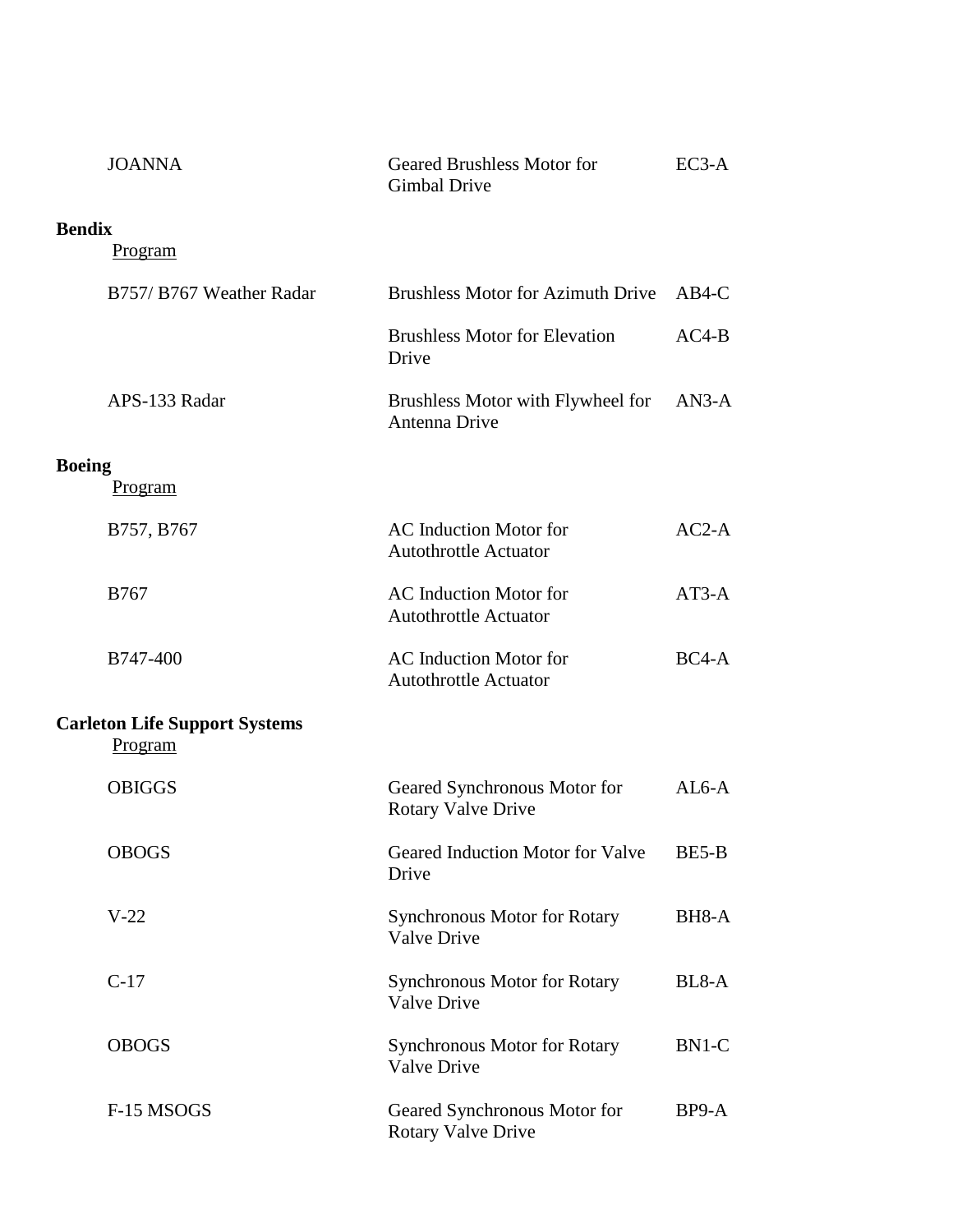|            |                                            | Geared Induction Motor for Rotary<br><b>Valve Drive</b>                      | $DG9-B$ |
|------------|--------------------------------------------|------------------------------------------------------------------------------|---------|
| Cessna     |                                            |                                                                              |         |
|            | <u>Program</u>                             |                                                                              |         |
|            | Citation                                   | Geared Brushless Resolver for Flap<br><b>Position Sensing</b>                | $CA2-C$ |
|            |                                            | <b>Brushless Resolver for Air Brake</b><br><b>Position Sensing</b>           | $CA3-A$ |
|            |                                            | Geared Brushless Resolver for Flap<br><b>Position Sensing</b>                | $ZL9-C$ |
|            | <b>Claverham</b><br><b>Program</b>         |                                                                              |         |
|            | EH-101 Helicopter                          | <b>Geared RVDT</b> for Rotor Blade<br>Sensor                                 | $EH3-B$ |
|            | <b>Cubic Defense</b><br>Program            |                                                                              |         |
|            | <b>GIANT</b> Program                       | Geared Induction Motor with<br><b>Tachometer for Azimuth Drive</b>           | $AW5-A$ |
|            | <b>J-STARS Radar</b>                       | <b>Geared Brushless Motor with</b><br><b>Tachometer for Azimuth Servo</b>    | $BB5-B$ |
|            |                                            | <b>Geared Brushless Motor with</b><br><b>Tachometer for Elevation Servo</b>  | $BB6-C$ |
| <b>DRS</b> |                                            |                                                                              |         |
|            | Program                                    |                                                                              |         |
|            | Mast Mounted Sight for Kiowa<br>Helicopter | <b>Geared Brushless Motor with</b><br>Tachometer for Az/EL Drive             | BC7-A   |
|            | <b>AWADS Radar</b>                         | <b>Geared Brushless Motor with</b><br><b>Tachometer for Roll Actuator</b>    | BM1-D   |
|            |                                            | <b>Geared Brushless Motor with</b><br><b>Tachometer for Pitch Actuator</b>   | $BM2-D$ |
|            |                                            | <b>Geared Brushless Motor with</b><br><b>Tachometer for Azimuth Actuator</b> | BM3-C   |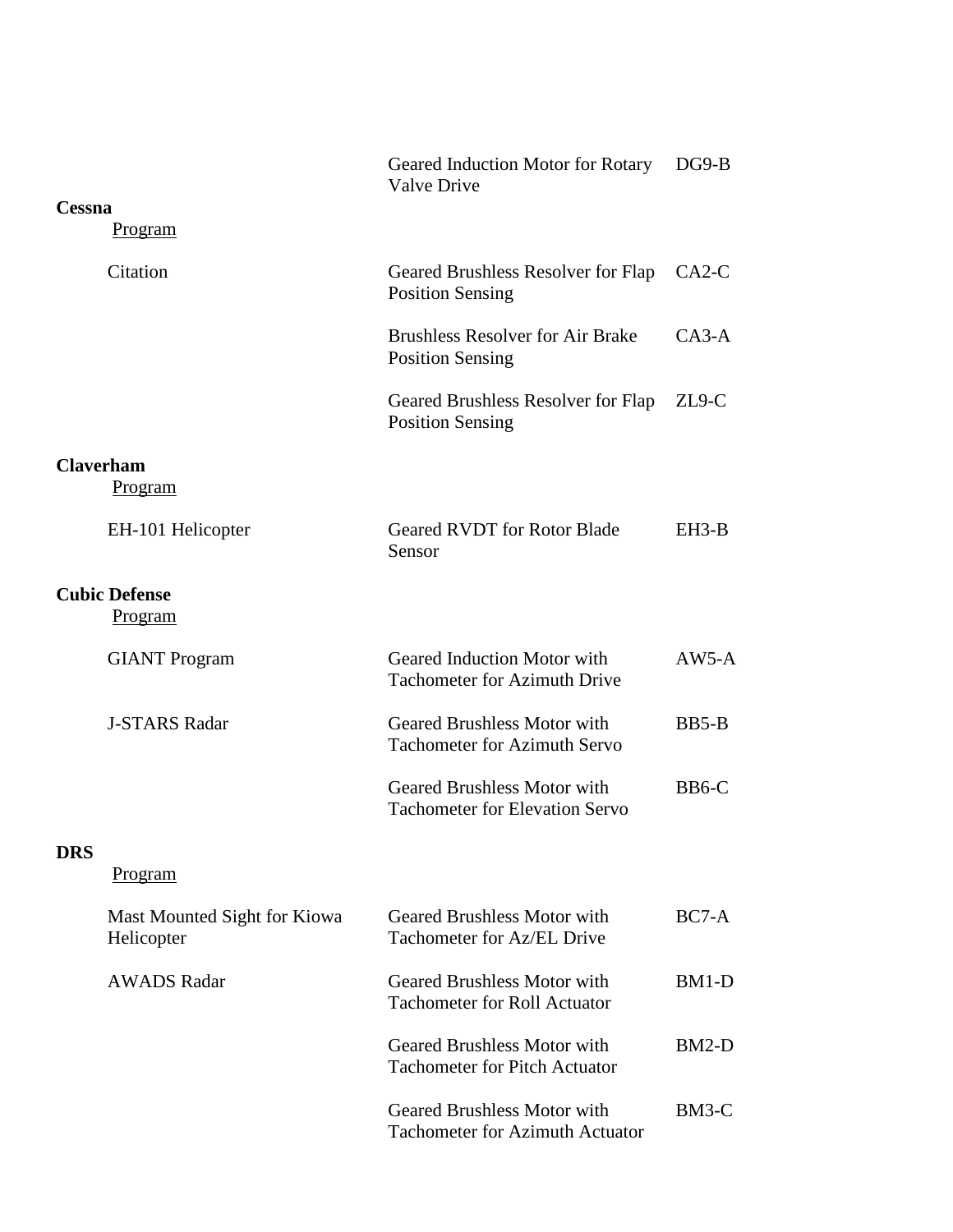|              |                       | Geared Induction Motor with<br><b>Friction Brake for Elevation</b><br>Actuator            | $BM4-D$            |
|--------------|-----------------------|-------------------------------------------------------------------------------------------|--------------------|
|              |                       | <b>Geared Resolver</b>                                                                    | $BM5-D$            |
|              |                       | <b>Resolver for Pitch Control</b>                                                         | BM6-E              |
|              |                       | <b>Geared Resolver for Azimuth</b><br>Control                                             | BM7-E              |
|              |                       | <b>Resolver for Elevation Control</b>                                                     | BM8-C              |
| Eaton        | Program               |                                                                                           |                    |
|              | $C-17$                | <b>Brushless Motor for Low Force</b><br>Actuator                                          | $BL3-A$            |
|              |                       | <b>Brushless Motor with Friction</b><br><b>Brake</b>                                      | $BN4-A$            |
|              | $A-12$                | <b>RVDT</b> for Engine Throttle<br><b>Quadrant Assembly</b>                               | $BN5-A$            |
|              |                       | <b>RVDT</b> for Engine Throttle<br><b>Quadrant Assembly</b>                               | $BN6-A$            |
|              |                       | <b>RVDT</b> for Engine Throttle<br><b>Quadrant Assembly</b>                               | $BN7-A$            |
|              | C-17/MD-11            | <b>Synchronous Motor with Friction</b><br><b>Brake for Variable Restraint</b><br>Actuator | BN8-A              |
|              | B777 Ram Air Actuator | <b>Induction Motor with Friction</b><br><b>Brake for Ball Screw Drive</b>                 | $BV6-B$            |
| <b>Fimac</b> |                       |                                                                                           |                    |
|              | Program               |                                                                                           |                    |
|              | EF-2000               | <b>Induction Motor for Coolant Pump</b>                                                   | CH <sub>8</sub> -A |
|              |                       |                                                                                           |                    |

# **General Electric** Program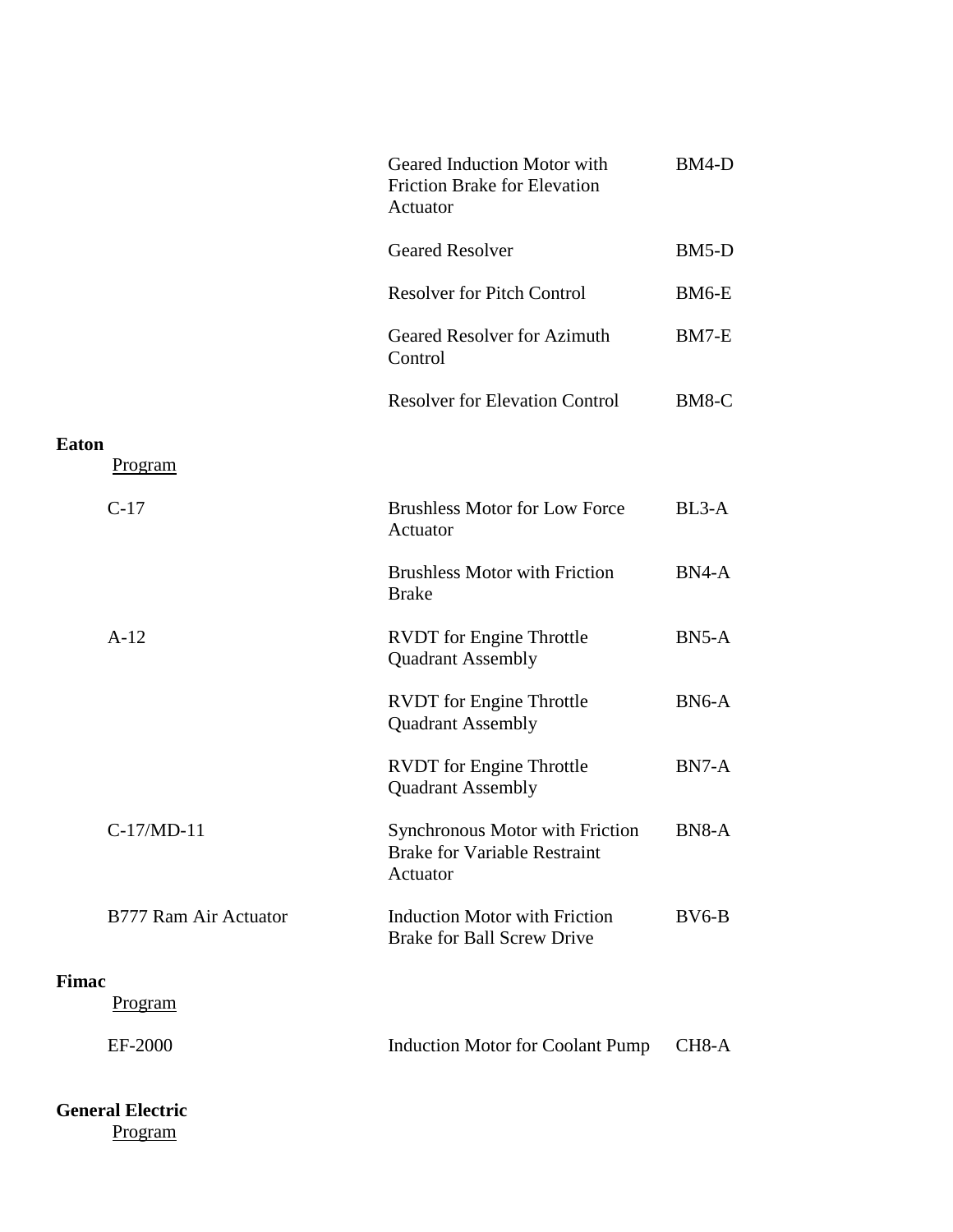| $B1-B$ | Brushless Motor with Detent Brake BS3-A |  |
|--------|-----------------------------------------|--|
|        |                                         |  |

## **Georgia Tech Research Institute** Program

| <b>AAIS Radar Antenna</b> | Geared Brushless Motor with<br><b>Tachometer for Azimuth Drive</b>   | $CR7-A$ |
|---------------------------|----------------------------------------------------------------------|---------|
|                           | Geared Brushless Motor with<br><b>Tachometer for Elevation Drive</b> | $CR8-A$ |
|                           | Geared Brushless Motor with<br><b>Tachometer for Roll Drive</b>      | $CR9-A$ |

#### **Honeywell**

Program

| APS-133 Color Weather Radar              | <b>Control Motor</b>                                                                                                                             | AA4-A              |
|------------------------------------------|--------------------------------------------------------------------------------------------------------------------------------------------------|--------------------|
| RDR 4-B Weather Radar                    | Synchronous Motor                                                                                                                                | $AB3-D$            |
| APS-133 Color Weather Radar              | <b>Brushless Motor</b>                                                                                                                           | $AE1-A$            |
| $F-22$                                   | <b>Wheel Speed Sensor</b>                                                                                                                        | BY8-D              |
|                                          | Geared Stepper Motor for Valve<br>Drive on Environmental Control<br>System                                                                       | $CB9-C$            |
|                                          | Geared Stepper Motor for Valve<br>Drive on Environmental Control<br>System                                                                       | $CE7-A$            |
| <b>Active Stick Development</b>          | Geared Stepper Motor for Valve<br>Drive on Environmental System<br><b>Brushless Motor with Rotary</b><br><b>Accelerometer for Pitch Actuator</b> | $CK3-B$<br>$CY9-B$ |
|                                          | <b>Brushless Motor with Rotary</b><br><b>Accelerometer for Roll Actuator</b>                                                                     | $CZ1-B$            |
| <b>Hughes Aircraft</b><br><u>Program</u> |                                                                                                                                                  |                    |
| $F-14D$                                  | <b>Brushless Motor with Resolver for</b>                                                                                                         | $BS7-A$            |

Fire Control Radar Azimuth Drive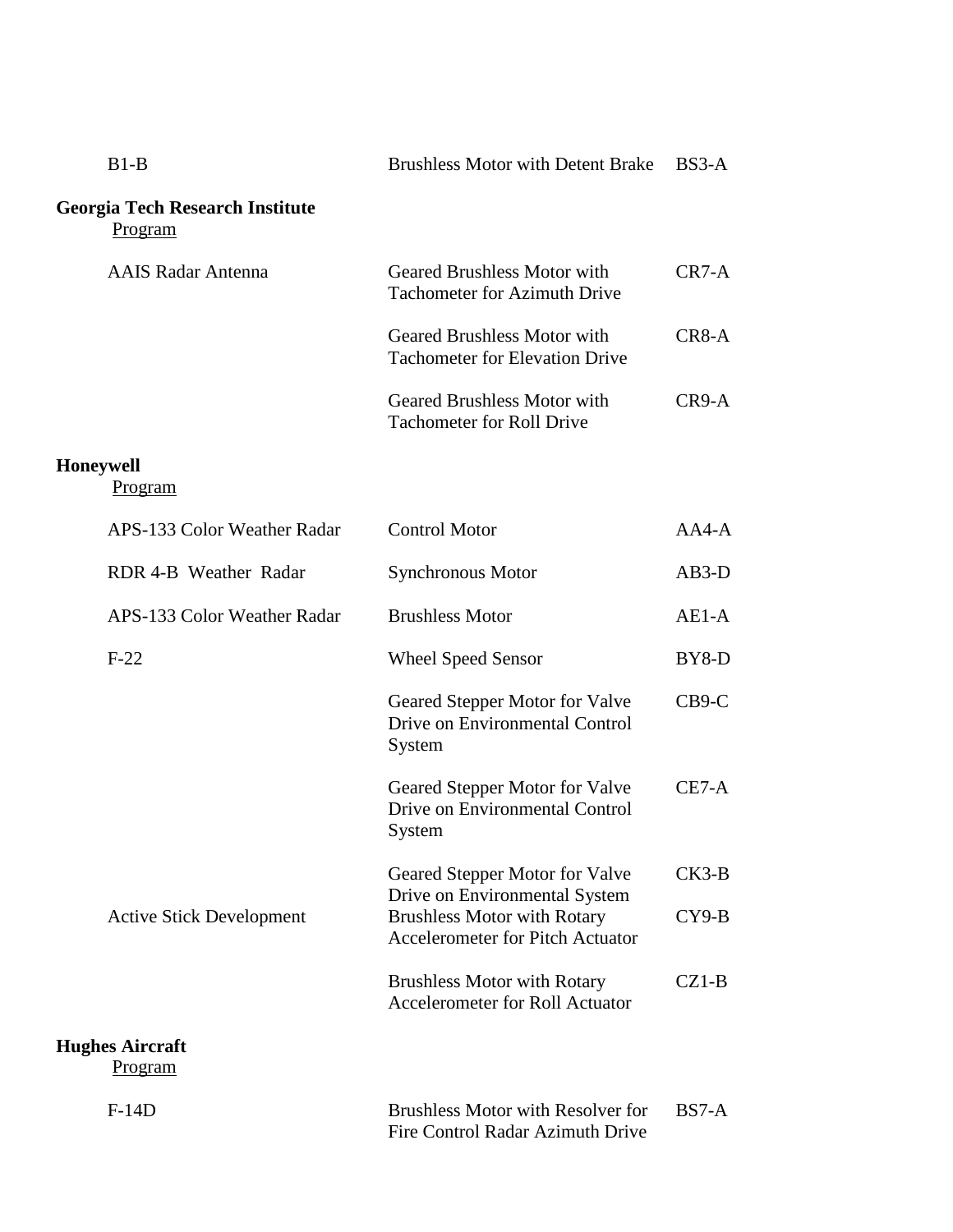|                                          | <b>Brushless Motor with Resolver for</b><br>Fire Control Radar Elevation Drive  | $BS8-A$                     |
|------------------------------------------|---------------------------------------------------------------------------------|-----------------------------|
| <b>Indra EWS</b><br>Program              |                                                                                 |                             |
| ECR-90 Radar                             | <b>Geared Brushless Motor for</b><br><b>Azimuth Drive</b>                       | BT3-A                       |
|                                          | <b>Geared Brushless Motor for</b><br><b>Elevation Drive</b>                     | $BT4-A$                     |
| <b>DORNA</b>                             | <b>Geared Brushless Motor with</b><br><b>Friction Brake for Elevation Drive</b> | $BV3-A$                     |
|                                          | <b>Geared Brushless Motor with</b><br>Friction Brake for Azimuth Drive          | $BV4-A$                     |
| ECT-90 Radar                             | <b>Brushless Resolver for Azimuth</b><br>Control                                | $DG7-A$                     |
|                                          | <b>Brushless Resolver for Elevation</b><br>Control                              | DG8-A                       |
| <b>Jansen Aircraft</b><br><u>Program</u> |                                                                                 |                             |
| X-43A HYPER-X Scramjet                   | <b>Brushless Motor with Friction</b><br>Brake for Fuel Valve Drive              | $\mathbf{C} \mathbf{X}$ 6-B |
| <b>LRASM</b>                             | <b>Brushless Motor for EMA Fuel</b><br><b>Control Valve</b>                     | $EJ7-A$                     |
|                                          |                                                                                 |                             |
| <b>L-3 Communications</b><br>Program     |                                                                                 |                             |
| AN/AAR-44 Radar                          | Geared Synchronous Motor for<br><b>Elevation Drive</b>                          | $AY8-A$                     |
|                                          | Geared Synchronous Motor with<br><b>Friction Brake for Azimuth Drive</b>        | $AY9-A$                     |
| <b>AN/AAR-FX Radar</b>                   | Geared Synchronous Motor for<br>Antenna Drive                                   | $BU8-A$                     |

 $\mathbf{l}$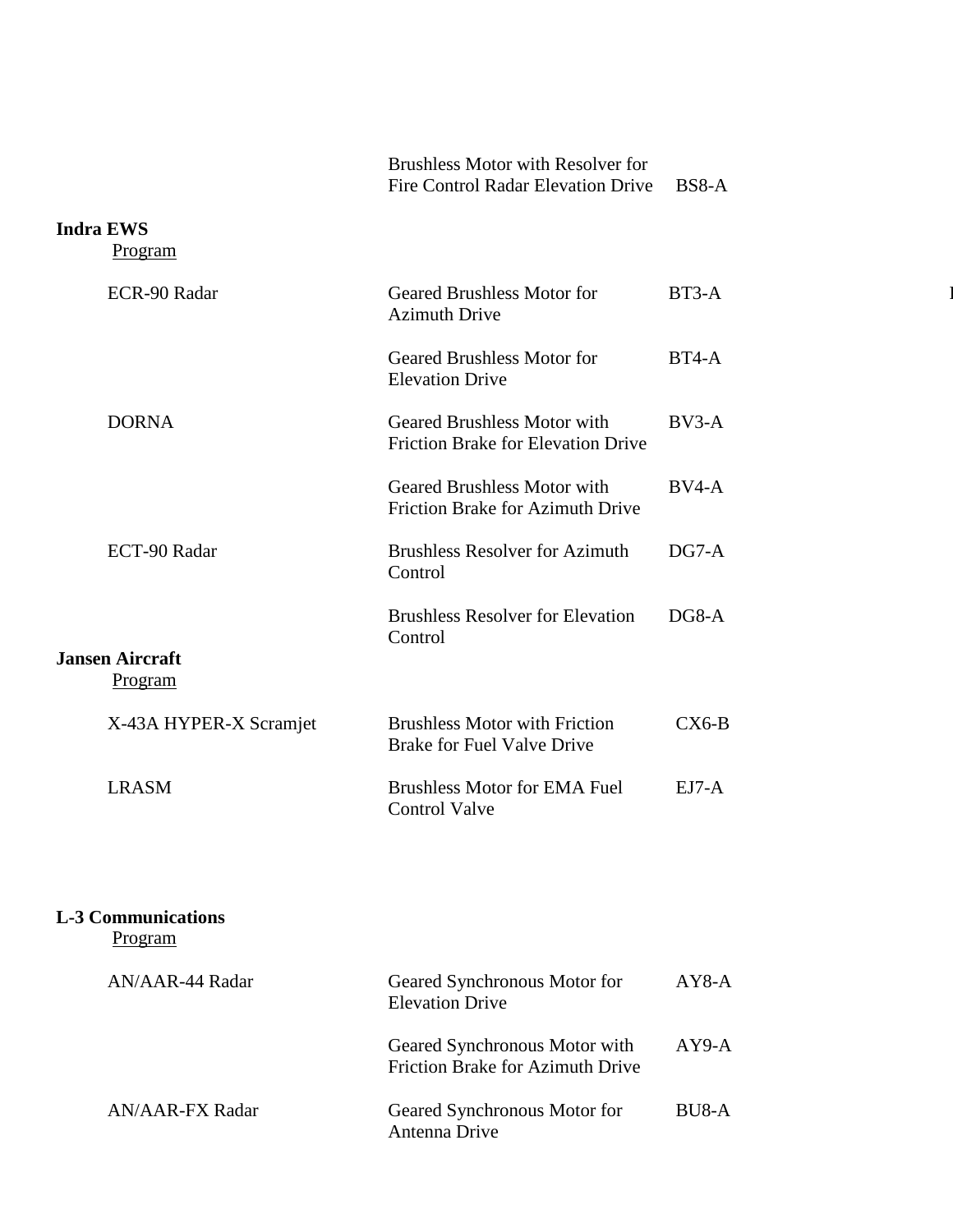### **Lockheed Martin**

Program

| AH-64 Apache TADS | <b>Stepper Motor with Detent Brake</b><br>for Optical Reference Tube                                      | $AY7-A$            |
|-------------------|-----------------------------------------------------------------------------------------------------------|--------------------|
|                   | Geared Stepper Motor with Detent<br><b>Brake for Optical Drive</b>                                        | BA8-A              |
|                   | <b>Stepper Motor with Friction Brake</b><br>for Optical Reference Tube                                    | BE <sub>2</sub> -A |
|                   | <b>Brushless Motor with Friction</b><br><b>Brake for Optical Reference Tube</b>                           | BE3-B              |
|                   | <b>Stepper Motor for Optics Drive</b>                                                                     | BE4-B              |
| <b>LANTIRN</b>    | Geared Synchronous Motor for<br>Wide Field of View Radar                                                  | BE6-B              |
|                   | <b>Geared Brushless Motor with</b><br>Tachometer, Feedback Gearbox<br>and Resolver for Prism Drive        | BE9-B              |
|                   | Stepper Motor for Wide Field of<br><b>View Radar</b>                                                      | $BF2-A$            |
| ATF               | <b>Geared Brushless Motor with</b><br><b>Tachometer and Feedback Gearbox</b><br>for Stage Drive           | $BG3-A$            |
| $A-12$            | Geared Stepper Motor with Detent<br><b>Brake for Focus Drive</b>                                          | BL1-A              |
|                   | Geared Stepper Motor with Detent<br><b>Brake for Cam Drive</b>                                            | $BL2-B$            |
| Longbow           | <b>Geared Brushless Motor for</b><br><b>Azimuth Drive</b>                                                 | CB8-A              |
| RAH-66 Comanche   | Stepper Motor with Hall Sensor for<br><b>Focus Drive</b>                                                  | $CL5-A$            |
|                   | <b>Geared Brushless Motor with</b><br>Tachometer and Field Director for<br><b>EOTADS</b> Azimuth Actuator | $CM3-A$            |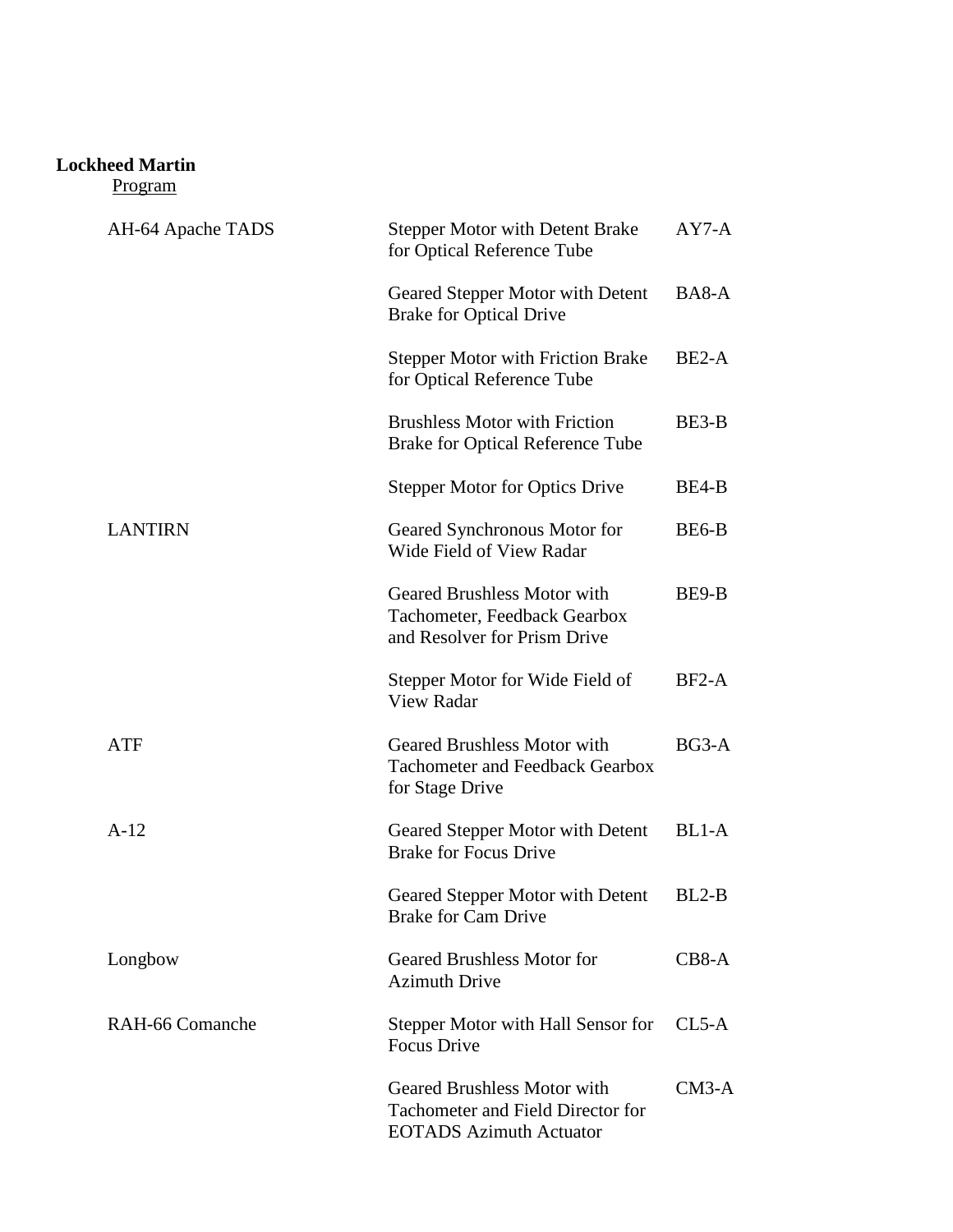|       | Sniper                                                   | <b>Geared Brushless Motor with</b><br><b>Redundant Resolver and Friction</b><br><b>Brake for Roll Actuator</b> | $CM4-A$            |
|-------|----------------------------------------------------------|----------------------------------------------------------------------------------------------------------------|--------------------|
|       | RAH-66 Comanche                                          | <b>Geared Brushless Motor with</b><br>Tachometer and Friction Brake for<br><b>NVPS Azimuth Drive</b>           | $CM6-A$            |
|       | <b>ISU Tank Sight FLIR</b>                               | <b>Stepper Motor with Detent Brake</b><br>for Wide Field of View Optic<br>Drive                                | $CP4-A$            |
|       |                                                          | Geared Stepper Motor with Detent<br><b>Brake for FLIR Drive</b>                                                | $CP5-A$            |
|       | Airborne Laser                                           | Geared Stepper Motor for Focus<br>Mechanism                                                                    | $DK3-A$            |
|       | <b>TRACER</b>                                            | <b>Geared Resolver for Window</b><br>Sensing                                                                   | $DL2-A$            |
|       |                                                          | <b>Geared Brushless Motor for Shroud</b><br>Actuator                                                           | $DM3-A$            |
|       | <b>Advanced Precision Kill Weapons</b><br>System (APKWS) | <b>Geared Brushless Motor for Laser</b><br>Missile Guidance System                                             | $EK1-A$            |
|       | Navy Stealth Ship                                        | <b>Geared Brushless Motor</b>                                                                                  | $EX2-A$            |
| Logic | Program                                                  |                                                                                                                |                    |
|       | CH-46 Helicopter                                         | <b>Tandem RVDT for Collective</b><br><b>Position Sensing</b>                                                   | CH <sub>6</sub> -A |
|       | <b>Northrop Grumman</b><br>Program                       |                                                                                                                |                    |
|       | <b>A6-F MMRS</b>                                         | <b>Brushless Motor with Tachometer</b><br>for Pitch and Roll Actuator                                          | $BA3-A$            |
|       |                                                          | <b>Geared Brushless Motor with</b><br><b>Tachometer for Scan Actuator</b>                                      | BA4-A              |
|       | $EA-6B$                                                  | <b>Geared Brushless Motor with</b><br>Tachometer, Gearbox, and Friction                                        | BU <sub>9</sub> -A |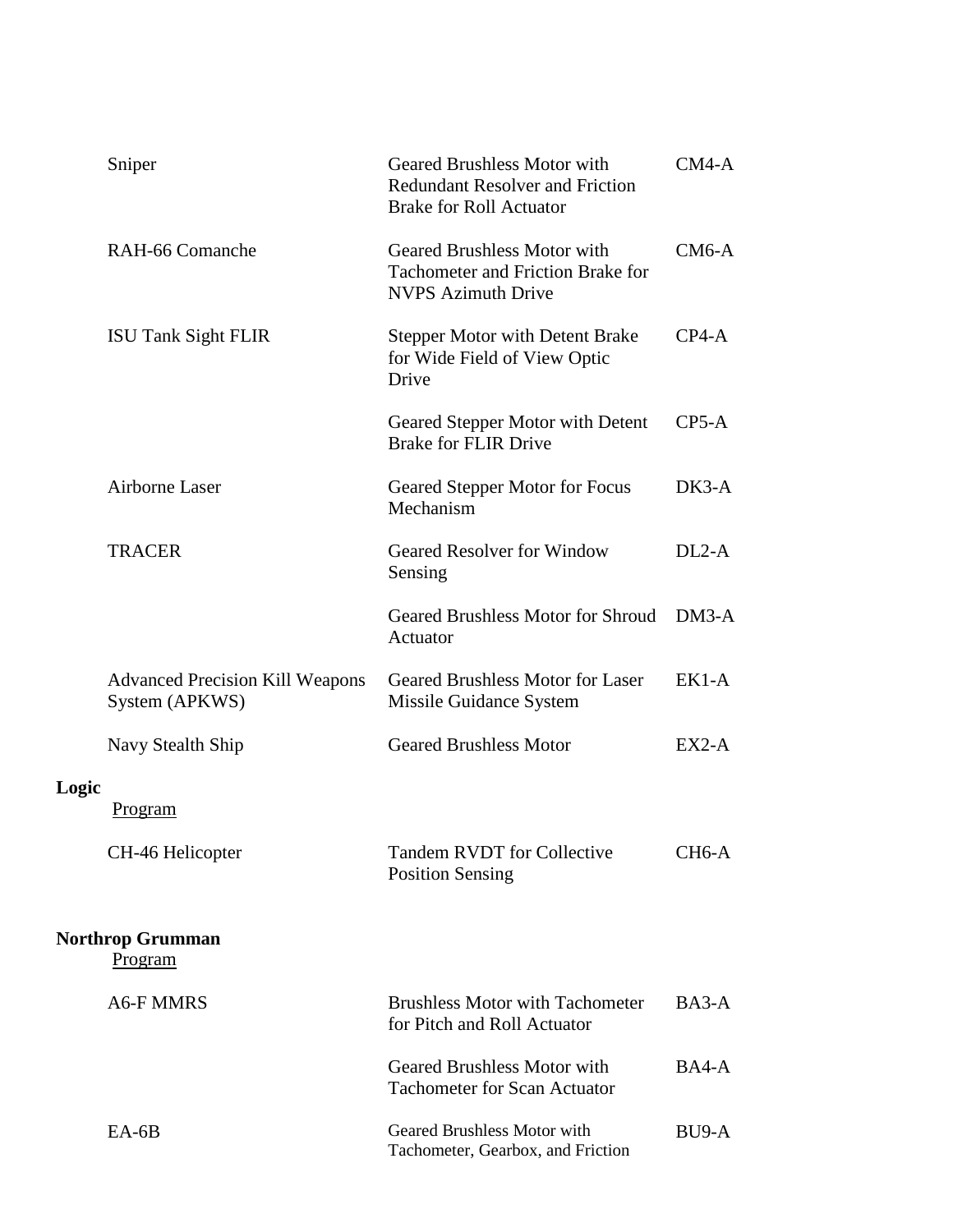|                                                              | <b>Brake for Azimuth Drive</b>                                                                                    |         |
|--------------------------------------------------------------|-------------------------------------------------------------------------------------------------------------------|---------|
| <b>MODAR</b>                                                 | Geared Induction Motor with<br><b>Tachometer for Azimuth Drive</b>                                                | $CJ2-A$ |
|                                                              | Geared Induction Motor with Rate<br><b>Tachometer for Elevation Actuator</b>                                      | $CJ3-A$ |
| Quiet Knight                                                 | Geared Induction Motor with<br><b>Tachometer for Elevation Actuator</b>                                           | $CR1-A$ |
| Nimrod                                                       | <b>Brushless Motor with Resolver</b>                                                                              | DA4-A   |
| Predator UAV                                                 | Geared Induction Motor with<br><b>Tachometer for TESAR Radar</b><br>Drive                                         | $DB3-A$ |
| Internal Forward Looking Infrared<br><b>Targeting System</b> | Geared Stepper Motor for Mirror<br>Drive                                                                          | $DS3-A$ |
|                                                              | Geared Stepper Motor with Detent<br><b>Brake for Turret Drive</b>                                                 | DS4-A   |
| <b>Avionics Modernization Program</b>                        | Geared Induction Motor with                                                                                       | DY3-B   |
| (MODAR)                                                      | <b>Tachometer for Elevation Actuator</b><br>Geared Induction Motor with<br><b>Tachometer for Azimuth Actuator</b> | DY9-B   |
| <b>MODAR</b>                                                 | Geared Induction Motor with Rate<br><b>Tachometer for Azimuth Actuator</b>                                        | $DZ1-A$ |
| <b>Sensor Fusion Radar</b>                                   | Geared Induction Motor with Rate<br><b>Tachometer for Azimuth Actuator</b>                                        | $EA2-B$ |
|                                                              | <b>Geared Induction Motor for Roll</b><br><b>Axis Actuator</b>                                                    | $EA3-B$ |
| <b>Avionics Modernization Program</b><br>$\rm II$            | Geared Induction Motor with<br><b>Tachometer for Azimuth Drive</b>                                                | EB8-B   |
|                                                              | Geared Induction Motor with<br><b>Tachometer for Elevation Drive</b>                                              | EB9-B   |
| <b>Global Hawk</b>                                           | <b>Brushless Motor with Redundant</b><br><b>Field Directors</b>                                                   | $EV3-A$ |
| <b>GEMSTONE</b>                                              | <b>Geared Brushless Motor with</b>                                                                                | $EV8-A$ |
|                                                              |                                                                                                                   |         |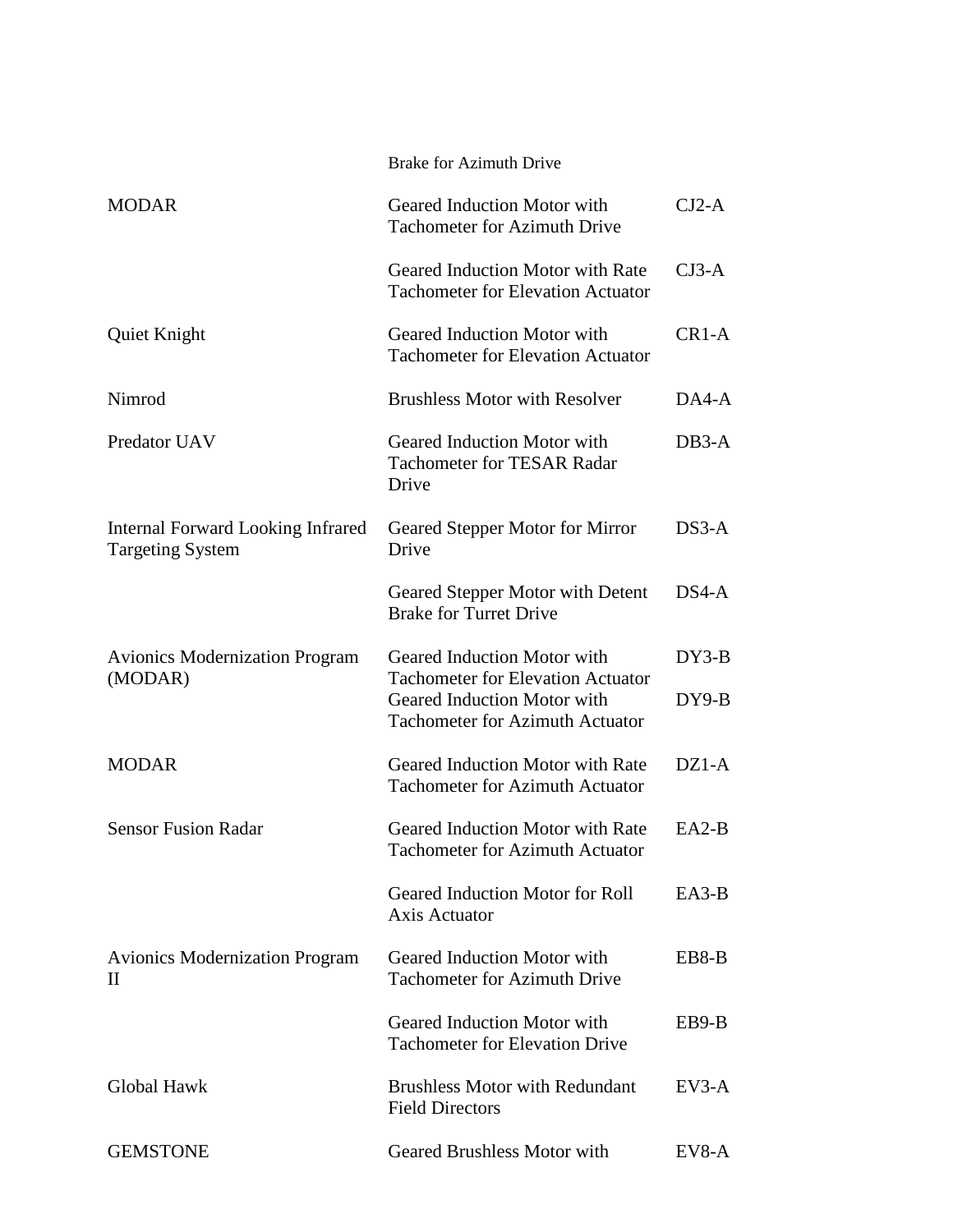|          |                                                                            | <b>Tachometer for Shroud Drive</b>                                                                     |         |
|----------|----------------------------------------------------------------------------|--------------------------------------------------------------------------------------------------------|---------|
|          |                                                                            | Geared Resolver for Shroud Drive<br>Sensor                                                             | $EV9-A$ |
|          | <b>MODAR</b>                                                               | <b>Brushless Resolver for AZ/EL</b><br><b>Position Sensing</b>                                         | $ZVI-A$ |
|          | <b>Perry Technologies</b><br>Program                                       |                                                                                                        |         |
|          | <b>Advanced Development</b><br><b>Unmanned Undersea Vehicle</b><br>(ADUUV) | <b>Brushless Motor for Ballast Drive</b>                                                               | $EC1-A$ |
| Raytheon | Program                                                                    |                                                                                                        |         |
|          | Navy Midrange RVP                                                          | <b>Geared Brushless Motor with</b><br><b>Tachometer for Line Scanner</b>                               | $AD2-A$ |
|          | <b>F-117 FLIR</b>                                                          | Geared Induction Motor with<br>Friction Brake and Resolver for<br><b>Shroud Drive</b>                  | $AM5-A$ |
|          | <b>TOW COBRA</b>                                                           | <b>Geared Brushless Motor with</b><br><b>Tachometer for De-rotation Drive</b>                          | $AN1-A$ |
|          | <b>F-117 FLIR</b>                                                          | Geared Induction Motor with<br>Friction Brake and Resolver for<br><b>Azimuth Drive</b>                 | $AR7-A$ |
|          | <b>Javelin Missile</b>                                                     | <b>Stepper Motor for Optics Drive</b>                                                                  | BA2-A   |
|          | APQ-158 for MH-53 Helicopter                                               | Geared Brushless Motor with<br>Tachometer and Friction Brake for<br><b>Elevation Drive</b>             | BD6-C   |
|          |                                                                            | <b>Geared Brushless Motor with</b><br><b>Tachometer and Friction Brake for</b><br><b>Azimuth Drive</b> | BD8-C   |
|          | <b>HARPSS</b>                                                              | Geared Brushless Motor with<br>Tachometer, Feedback Gearbox and<br>Friction Brake for Azimuth Drive    | $BF3-A$ |
|          |                                                                            | Geared Brushless Motor with                                                                            | BF4-B   |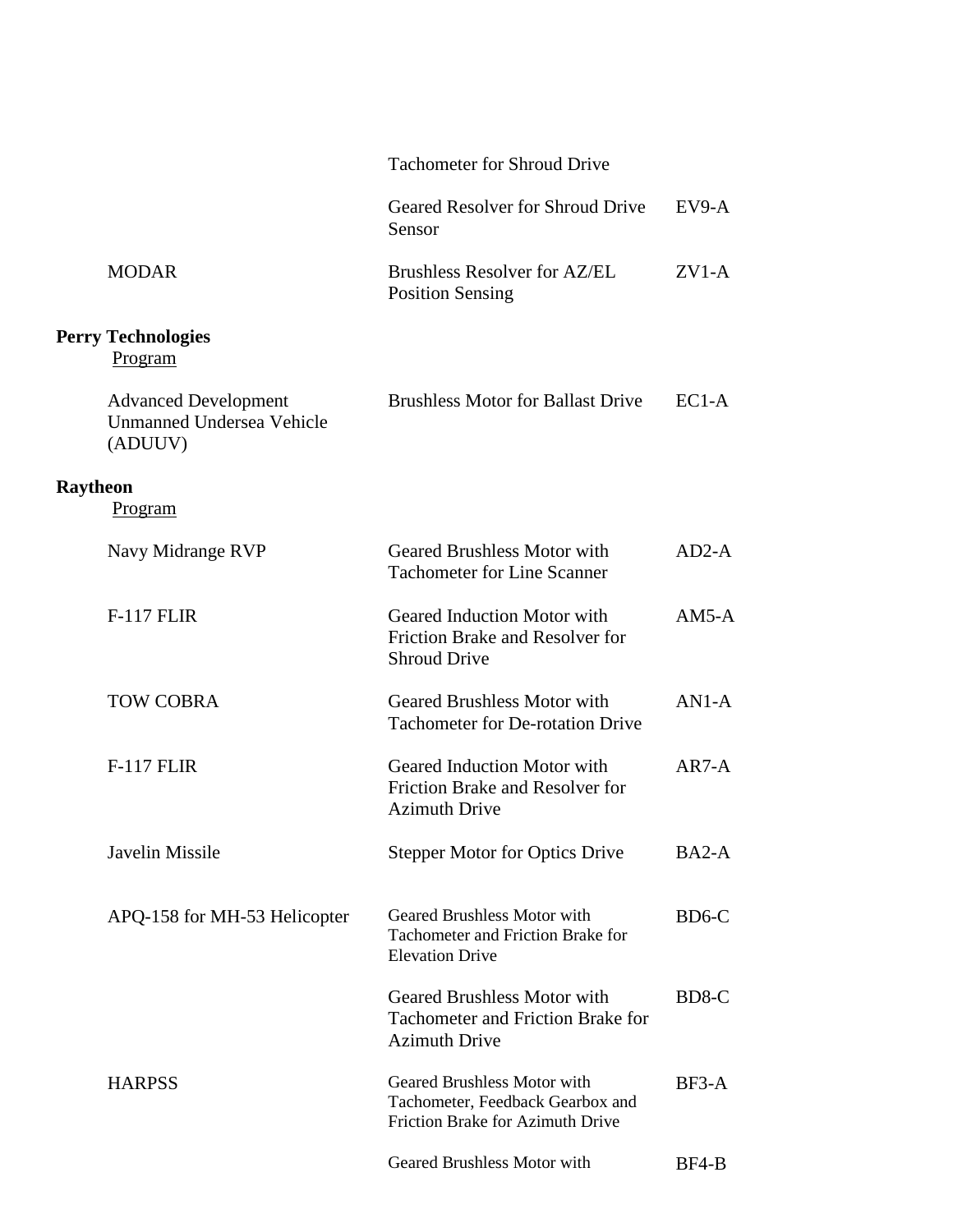|                        | Tachometer, Feedback Gearbox and<br>Friction Brake for Elevation Drive                                         |                    |
|------------------------|----------------------------------------------------------------------------------------------------------------|--------------------|
| $S-3B$                 | Brushless Motor with Tachometer for<br><b>Azimuth Drive</b>                                                    | $BF5-A$            |
| $APQ-122$              | Geared Brushless Motor with<br>Tachometer, Feedback Gearbox and<br><b>Friction Brake for Elevation Drive</b>   | BG4-A              |
|                        | <b>Geared Brushless Motor with</b><br>Tachometer, Feedback Gearbox and<br><b>Friction Brake for Roll Drive</b> | $BG5-A$            |
|                        | Geared Brushless Motor with<br>Tachometer, Feedback Gearbox and<br>Friction Brake for Azimuth Drive            | $BG6-A$            |
| $A-12$                 | <b>Geared Brushless Motor with Friction</b><br><b>Brake for Antenna Drive</b>                                  | $BN2-A$            |
| Big Look Antenna       | Geared Induction Motor with<br><b>Tachometer for Azimuth Drive</b>                                             | $BX7-A$            |
| <b>ARIES</b>           | Geared Induction Motor with<br>Friction Brake and Tachometer for<br><b>Elevation Drive</b>                     | $CK8-A$            |
| <b>HDR/GBS</b> Antenna | Geared Stepper Motor with Detent<br><b>Brake for Axis Drive</b>                                                | $CU8-B$            |
| <b>AT/FLIR</b>         | <b>Geared Brushless Motor with Hall</b><br>Sensor for Wind Screen Pitch Axis<br>Drive                          | DB8-A              |
| <b>Sentinel Radar</b>  | <b>Geared Brushless Motor with</b><br>Rotary Accelerometer for Azimuth<br>Drive                                | $DP9-B$            |
| <b>F-18 ATFLIR</b>     | <b>Geared Brushless Motor for</b><br><b>Windscreen Pitch Axis Drive</b>                                        | DR <sub>7</sub> -A |
| Classified             | <b>Geared Brushless Motor for Axis</b><br><b>Control Actuator</b>                                              | DW4-A              |
|                        |                                                                                                                |                    |

**Rockwell Collins** Program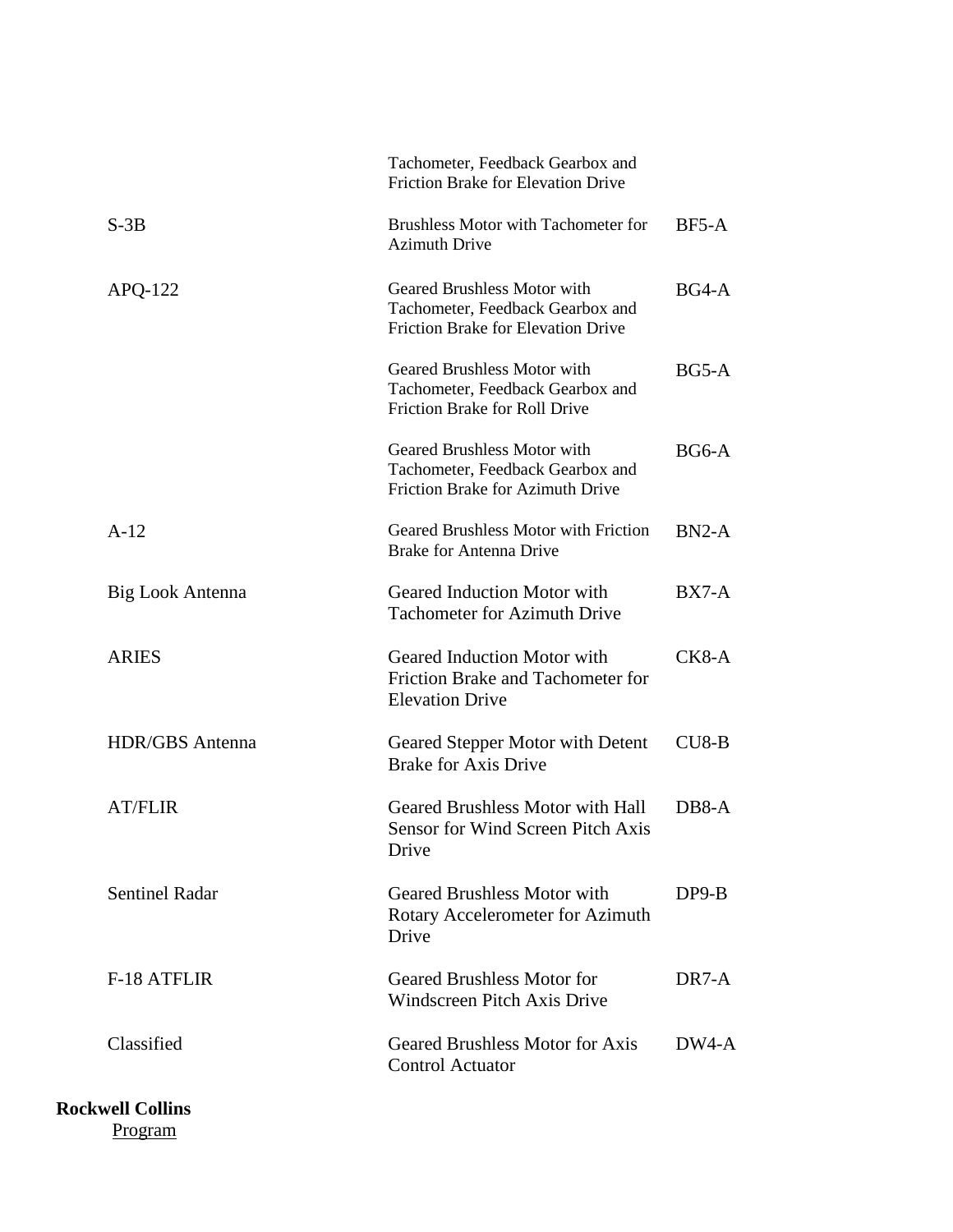|              | MSU-860/88                         | <b>Synchronous Motor for Missile</b><br>Guidance                                             | BH <sub>6</sub> -B |
|--------------|------------------------------------|----------------------------------------------------------------------------------------------|--------------------|
|              | <b>MSU-870</b>                     | <b>Synchronous Motor for Missile</b><br>Guidance                                             | $BJ4-A$            |
|              | <b>Multiscan Weather Radar</b>     | Stepper Motor for AZ/EL Drive<br>Actuation                                                   | $CN8-A$            |
| <b>Selex</b> |                                    |                                                                                              |                    |
|              | <u>Program</u>                     |                                                                                              |                    |
|              | JAS-39 Gripper                     | Geared Brushless Motor with Field<br>Director for Az/El Drive                                | $AW9-E$            |
|              | <b>TIALD</b>                       | <b>Geared Brushless Motor with</b><br><b>Friction Brake for Roll Drive</b>                   | BR3-B              |
|              |                                    | <b>Geared Brushless Motor with</b><br>Tachometer and Friction Brake for<br><b>Ball Drive</b> | BR4-A              |
|              | <b>NEMESIS</b>                     | Geared Brushless Motor for Large<br><b>System Azimuth Drive</b>                              | $CN1-B$            |
|              |                                    | Geared Brushless Motor for Large<br><b>System Elevation Drive</b>                            | $CN2-C$            |
|              |                                    | <b>Geared Brushless Motor for Small</b><br><b>System Azimuth Drive</b>                       | $CN3-C$            |
|              |                                    | Geared Brushless Motor for Large<br><b>System Elevation Drive</b>                            | $CN4-C$            |
|              | <b>DIRCM</b>                       | Geared Brushless Motor for Large<br><b>Azimuth Drive</b>                                     | ED1-A              |
|              | <b>Thales Aerospace</b><br>Program |                                                                                              |                    |
|              | Super Searcher Antenna             | Motor with Tachometer for<br><b>Elevation Drive</b>                                          | $AT4-A$            |
|              | Super Searcher Antenna             | Motor for Azimuth Drive                                                                      | $AW7-A$            |
|              | BAe 125 Dominie                    | Geared Induction Motor for<br><b>Azimuth Drive</b>                                           | $CB1-B$            |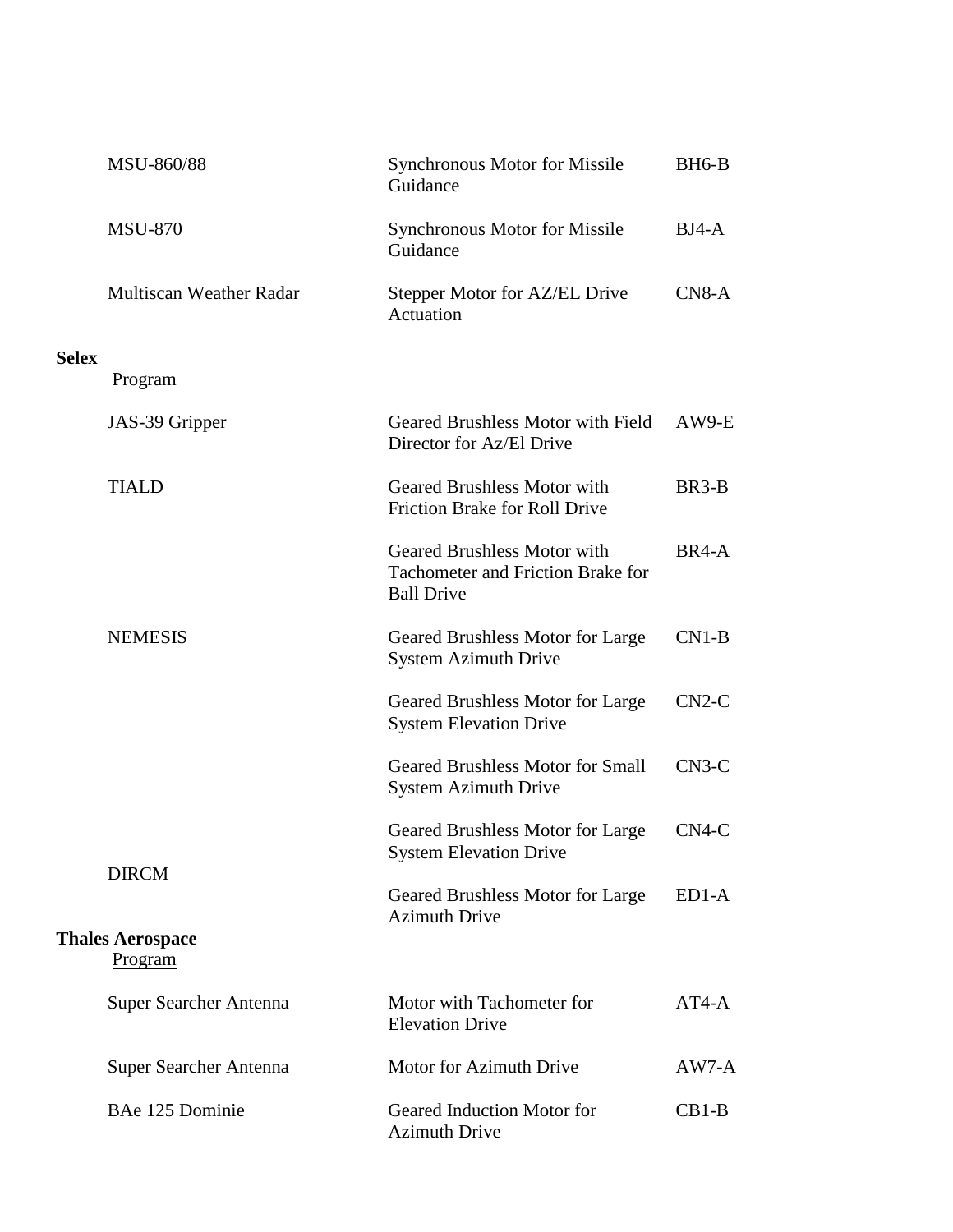|                                                       | <b>Induction Motor with Tachometer</b><br>for Elevation Drive                 | $CB2-A$ |
|-------------------------------------------------------|-------------------------------------------------------------------------------|---------|
|                                                       | Induction Motor for Roll Drive                                                | $CB3-A$ |
| EF-2000                                               | Induction Motor for Coolant Pump CC3-A                                        |         |
| Classified                                            | <b>Induction Motor for Radar Drive</b>                                        | CH4-A   |
| PodSAR                                                | <b>Induction Motor with Tachometer</b><br>for Antenna Drive                   | DT7-A   |
| EF-2000 FLIR (PIRATE)                                 | <b>Stepper Motor with Field Director</b><br>for Mirror Drive                  | $EA7-B$ |
| Watchkeeper WK450 UAV                                 | <b>Geared Brushless Motor for</b><br><b>Azimuth Drive</b>                     | EK2-A   |
|                                                       | <b>Brushless Resolver for Azimuth</b><br><b>Position Sensor</b>               | EK3-A   |
|                                                       | Geared Brushless Motor with<br>Gearbox for Elevation Drive                    | EK4-B   |
|                                                       | <b>Brushless Resolver for Elevation</b><br><b>Position Sensor</b>             | EK5-A   |
| <b>Ultra Electronics</b><br>Program                   |                                                                               |         |
| <b>SEAKING RADAR</b>                                  | Geared Brushless Motor wit<br>Tachometer for Pitch/Roll Drive                 | CY7-C   |
| <b>Umbra Cuscinetti</b><br>Program                    |                                                                               |         |
| EH-101 Helicopter                                     | Geared Induction Motor with<br>Friction Brake for Blade Fold Lock<br>Actuator | $CD7-C$ |
| <b>U.S. Army - Redstone Arsenal</b><br><b>Program</b> |                                                                               |         |
| Hawk Missile                                          | <b>Brushless Motor with Tachometer</b>                                        | $AB8-A$ |
| <b>Bradley Fighting Vehicle</b>                       | Geared Induction Motor for Afocal                                             | BP8-A   |